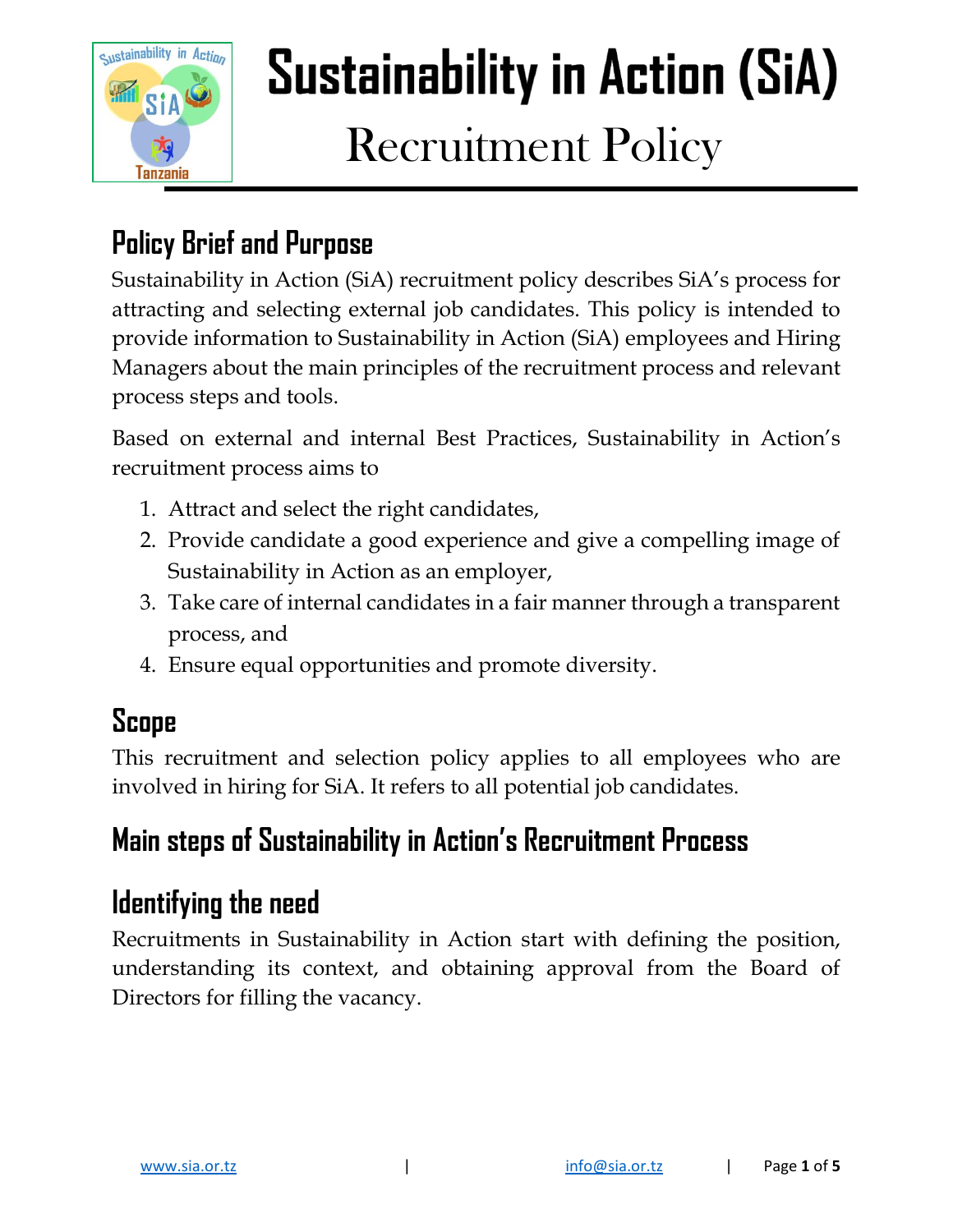#### **Creating job descriptions**

Hiring managers can create job ads based on the full job descriptions of each role. Job ads should be clear and accurately represent the open position. They should include:

- 1. A brief description of SiA organization and mission
- 2. A short summary of the role's purpose
- 3. A list of responsibilities
- 4. A list of requirements
- 5. How to apply

# **Job posting**

Sustainability in Action has a transparent job market. All vacant positions are therefore advertised on Pulse for a minimum of two weeks.

Hiring managers can post a job opening internally before starting recruiting external candidates. If they decide to post internally, they can:

- 1. Set a deadline for internal applications
- 2. Communicate their opening through newsletters, emails, word-ofmouth, or an Applicant Tracking System's automated emails

External advertisements can only be placed after or in parallel with internal postings. If a position is open to international assignees and commuters, this will be clearly mentioned in the job advertisement.

In the following situations, Sustainability in Action may choose to appoint someone into a position without running an open selection process:

- 1. To develop specific employees,
- 2. During internal re-organizations,
- 3. When reassigning International Assignees, and
- 4. In situations where for legal reasons or reasons of confidentiality SiA cannot run an open recruitment process.

## **Encouraging a colleague to apply**

Employees who see a vacancy and have a colleague in mind whose profile would fit well, are strongly encouraged to inform that person about the posting.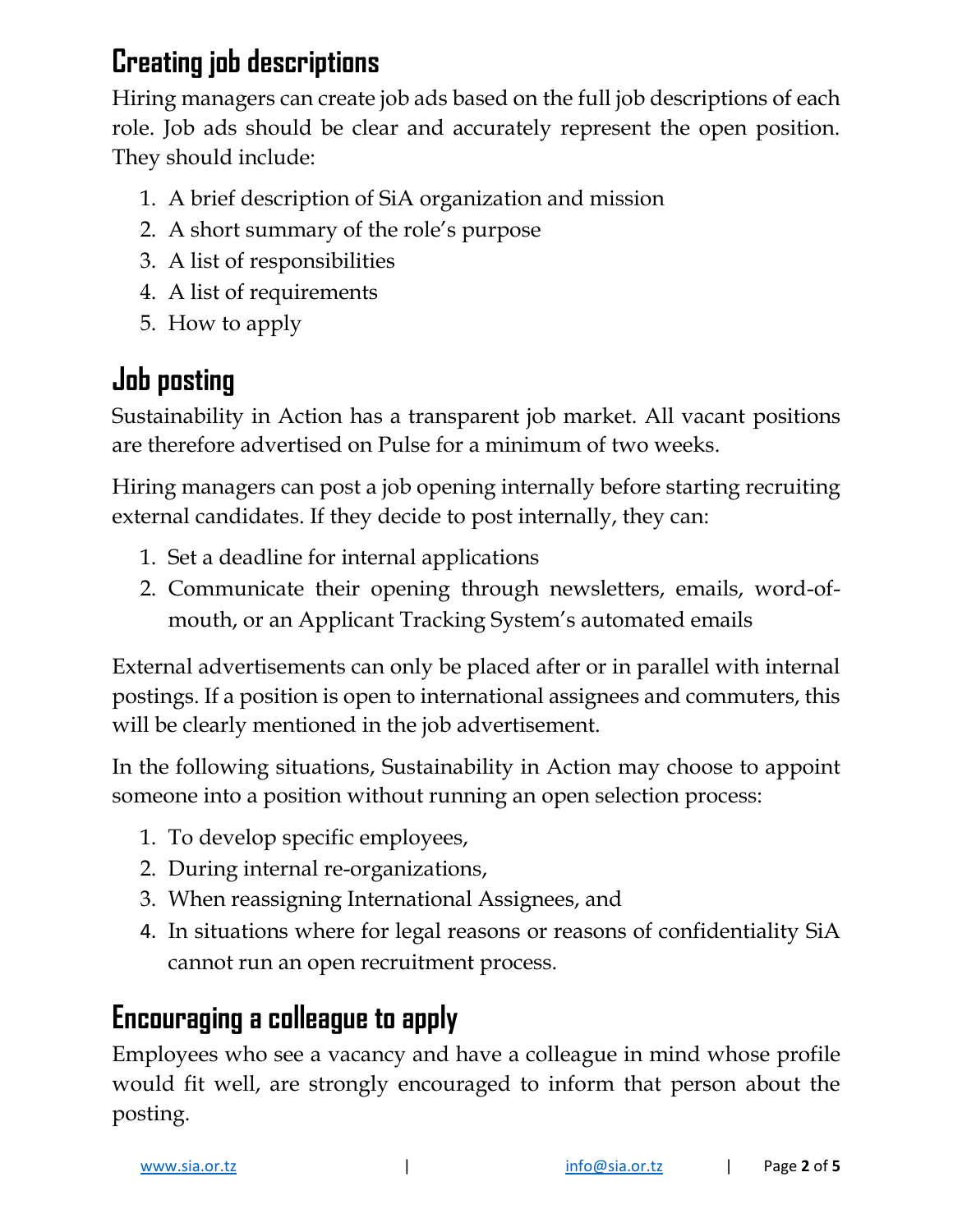If the Hiring Manager or the recruiting HR Business Partner would like to contact an employee to encourage him/her to apply for a vacant position, they must first contact the employee's current line manager or the HR Business Partner of the current line manager to inform them about this step.

## **Application**

Employees who wish to apply should do so online, through vacant positions on Pulse.

As a general rule, Sustainability in Action employees are expected to spend at least three years in a position before moving to a new one. An earlier transfer can be discussed if it is judged to be in the best interest of both the employee and Sustainability in Action.

Applicants are encouraged but not obliged to inform their line manager of their candidacy. An employee's ambitions and career goals should be discussed during the Talent Development Mid-Year Review, and informing the line manager about a candidacy would be a natural extension of those discussions.

## **Candidate selection**

SiA has a standard hiring process that may be tweaked according to a role's requirements. SiA standard process involves:

- 1. Resume screening
- 2. Phone screening
- 3. Assignment
- 4. Interview

Hiring managers may choose to add/remove stages depending on the role they're hiring for. For example, they can add the following selection stages/methods:

- 1. Assessment centers
- 2. Group interviews
- 3. Competency/Knowledge or other selection tests
- 4. Referrals Evaluation

The stages of resume screening and interview are compulsory.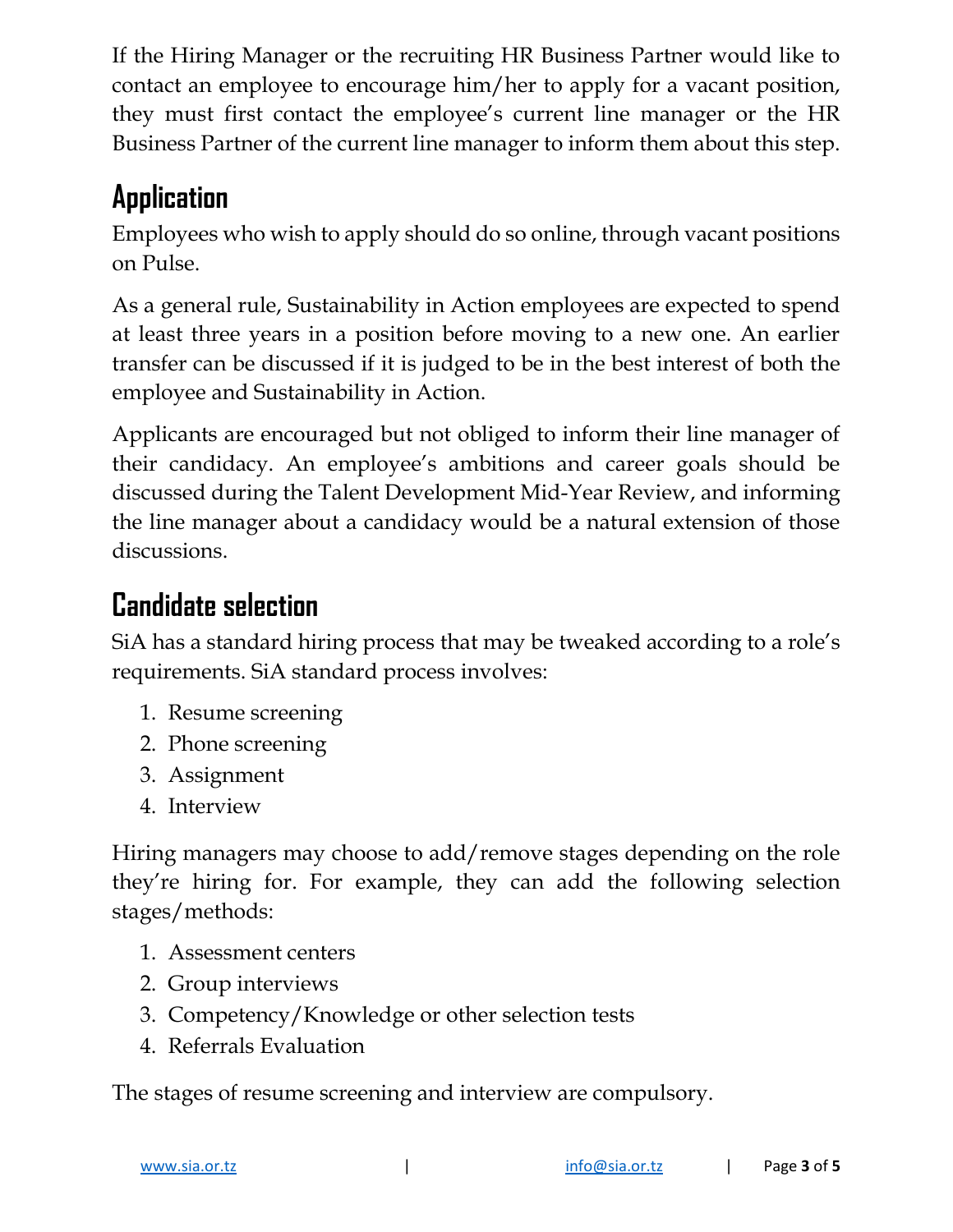Typically, the 3-5 best candidates will be invited to an interview. Internal candidates who are not selected for this step will receive feedback from HR.

Recruiters/hiring managers should always inform candidates they interviewed that they decided to reject them. Also, they should send interview feedback to candidates. They should first though check with HR to make sure they won't invite legal action.

While communicating they should be brief, respectful, and give feedback on job-related issues only.

When a vacancy is advertised also externally, preference should, in general, be given to well-qualified internal applicants if their competency is on par with that of external candidates.

#### **Reference check for the preferred candidate**

For appointments to a permanent position, a reference check is mandatory for the preferred candidate before any job offer is made.

If the preferred candidate is a Sustainability in Action employee, the current line manager or other relevant persons (including peers) will be contacted to gather information on past job performance, achievements and behavior. Prior to placing any calls, the recruiting HR Business Partner will make the candidate aware of the reference check being conducted.

## **Job offer**

While internal applicants do not have to inform their manager when applying for a position, they are obliged to do so when accepting the offer for the new position.

The starting date is agreed between the releasing and the receiving line manager. If no agreement can be found, the relevant legal notice period will be applied.

#### **Feedback to unsuccessful candidates**

Candidates who have been interviewed but are not selected for the job, will receive verbal feedback – either from the Hiring Manager or the recruiting HR Business Partner.